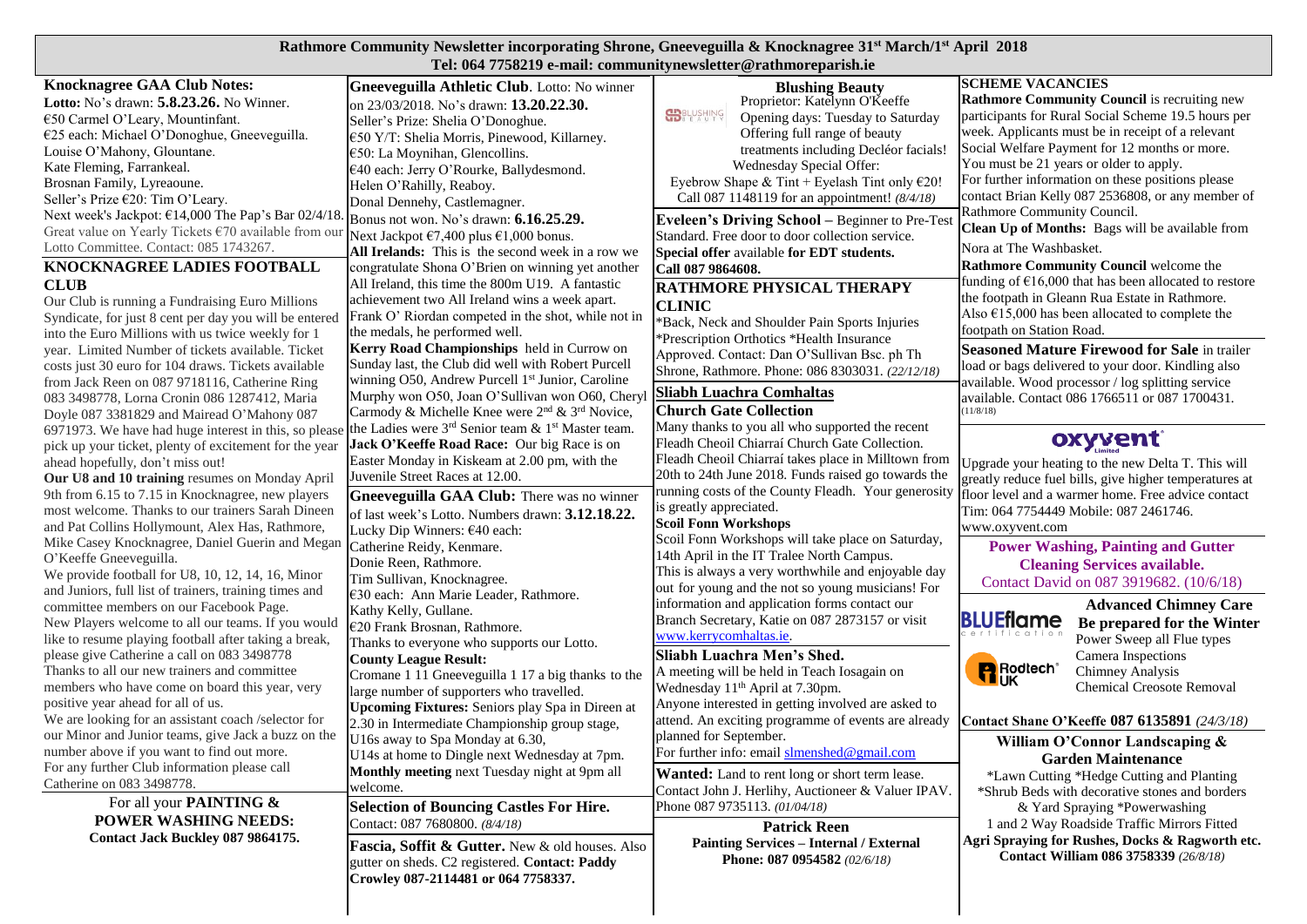## **Rathmore Community Newsletter incorporating Shrone, Gneeveguilla & Knocknagree 31st March/1st April 2018 Tel: 064 7758219 e-mail: communitynewsletter@rathmoreparish.ie**

| Top Class Comedy Play 'Padraig Potts' Guide EDEL'S BEAUTY SALON, BARRADUFF |                                                 | New Year Offers at O'Keeffes Rathmore.                                      |                                              |                  |                        |
|----------------------------------------------------------------------------|-------------------------------------------------|-----------------------------------------------------------------------------|----------------------------------------------|------------------|------------------------|
| to Walking by Seamus O'Rourke in the                                       | <b>APRIL OFFER</b>                              |                                                                             |                                              |                  |                        |
| Heritage Centre Scartaglin Apr. 8th @ 8pm                                  | Shellac Two Week Manicure €25                   | Clever Mop (as seen on TV)<br>÷<br>€30                                      | <b>McCarthy's Londis Specials</b>            |                  | Londis<br>Close to you |
| Booking 087 2434000 (8/4/18)                                               | THALGO Mini Facial €25                          | Window Vacuum Cleaner €39                                                   |                                              |                  |                        |
| <b>Danny Healy Rae</b>                                                     | Luxury Pedicure €25                             | <b>HOMEVALUE</b><br>HARDWARE<br>Michelin Power Washer €69                   |                                              |                  | Dairygold              |
|                                                                            |                                                 | 2kw Convection Heater €19.99                                                | Surf                                         | Muller           | Original               |
| <b>Local Improvement Scheme</b>                                            | Relaxing Back Massage €25                       |                                                                             | Tropical                                     | Light            | €2.50                  |
| For Private Roads                                                          | Luxury Manicure €25                             | 1200w Halogen Heater €19.99 Gas Cabinet                                     | Lily &                                       | Greek            | Goodfellas             |
| I'm glad that this scheme which was suspended                              | Salon is open Wednesday to Saturday             | Heater €89 Compact Gas Camping Stove €22                                    | Ylang                                        | Style            | Thin Pizza             |
| many years ago is now open again for                                       | For appointments phone 087 0642929.             | Eco Burn Logs 6 Packs €20 Megatherm Logs 6                                  | <b>Ylang Only</b>                            | Yogurt 4         | Range 2                |
| applications. The applications must be sent                                |                                                 | packs €20                                                                   | €10                                          | Pk $E$ 2.00      | for $€5.00$            |
| back to Kerry County Council, Operations                                   | 新花<br><b>Rathmore &amp; District</b>            | 10kg Bag Kiln Dried Beech 4 for €20 Bord Na                                 |                                              |                  |                        |
| Department by 27 April 2018. I have                                        | <b>Credit Union</b>                             | Mona Fire Logs 5 for $66$ Many more offers in                               |                                              |                  |                        |
| continuously raised the need for this scheme                               |                                                 | store.                                                                      | Londis                                       | Nescafe          | Green Isle             |
| both in Kerry County Council and in Dáil                                   | Some advantages of being a Credit Union         | Opening Hours: Mon-Fri 8.30-5.30pm                                          | Kitchen                                      | Coffee           | Skinny                 |
| Éireann since I was elected. Forms are                                     | member:                                         | Sat 8.30-1.30pm                                                             | Towels                                       | 100 <sub>g</sub> | Chips                  |
| available from myself, Johnny, Maura and from LOW COST LOANS               |                                                 | Tel: 064 7758013                                                            | €1.00                                        | €4.00            | €2.00                  |
| Kerry County Council.                                                      | <b>FREE</b> Insurance on Loan & Savings         | Fuels @ O'Keeffe's Oil, Rathmore                                            |                                              |                  | HB 900                 |
| <b>Maura and Danny Healy-Rae</b> are delighted to $(T & C$ apply)          |                                                 | Tel: 064 7758013                                                            | Lyons Tea                                    | Knorr            |                        |
| welcome the news that the road from                                        | R.P.I. (Repayment Protection Insurance) on      | $(100 \text{ years in Business } 1909 -$                                    | Bags 40's                                    | Packet           | ml Range               |
| Gneeveguilla to Lisheen Cross will be                                      | loans (Optional)                                | 2009)                                                                       | €2.19                                        | Soup             | Only                   |
| resurfaced this year under the Restoration                                 | <b>FREE</b> Death Benefit Insurance             | Cok<br><b>Buying Heating Oil or Tractor</b>                                 |                                              | €1.00            | €2.50                  |
| Maintenance Programme. Drainage, resurfacing Bureau de Change              |                                                 | Diesel?                                                                     | HB                                           | Club Zero        | Head &                 |
| and trunking works will be carried out on 1800                             | Motor & Travel Insurance via website coveru.ie  | Better Price Better Service-                                                | Magnum 4                                     | $1.75$ lt        | Shoulders              |
| metres of the road at a cost of 32000 euro. We                             | Paypoint                                        | your LOCAL Oil Company                                                      | Pk Only                                      | Only             | Range                  |
| have made numerous representations and hope                                | Payroll Deduction                               |                                                                             | €3.00                                        | €1.75            | 200-250ml              |
| the works will be to the satisfaction of all road                          | <b>EFT</b> (Electronic Funds Service)           | <b>ICON CLEANING SERVICES:</b>                                              |                                              |                  | any two                |
| users there.                                                               | The EFT service is now widely used by most of   | I provide Professional Cleaning Services for                                |                                              |                  | for $\epsilon$ 5.      |
| Both myself and Danny Healy-Rae are glad                                   | our members. This means that you can do your    | Domestic and Commercial customers.                                          |                                              |                  |                        |
| following our numerous representations the                                 | business through your Credit Union account i.e. | *Carpet/Rug/Upholstery and Mattress Cleaning DO YOU LIVE ON A LOCAL PRIVATE |                                              |                  |                        |
| road between the two Rathmores will be                                     | All Direct Debits e.g. Local Property Tax,      | *Leather Cleaning *Car Valeting                                             | <b>ROAD IN NEED OF REPAIR</b>                |                  |                        |
| resurfaced, drained and trunked in 2018. These                             | household bills, Insurance payments, Electronic | *Once off Cleaning *End of Tenancy Cleaning AFTER 11 YEARS WITHOUT A LOCAL  |                                              |                  |                        |
| works are being carried out under the                                      | transfers. Wages paid into your Credit Union    | *Office Cleaning                                                            | IMPROVEMENT SCHEME IT'S NOW OPEN             |                  |                        |
| Restoration Improvement Programme and a                                    | accounts, Department payments etc.              | I offer a few options for Car Valeting: Express                             | FOR APPLICATIONS                             |                  |                        |
| figure of 65,943 euro has been provided to                                 | We here in Rathmore Credit Union wish all       | Valet, Interior Valet, Full Valet, 3-Stage Polish.                          | This scheme deals exclusively with grant     |                  |                        |
| complete 900 metres.                                                       |                                                 | I prepare cars before selling, after buying as                              | funding for Private Roads only.              |                  |                        |
|                                                                            | our members a very Happy & enjoyable            | well. I guarantee the highest quality service at a                          | The deadline for applications is the 27th of |                  |                        |
| <b>Three Billboards Outside</b>                                            | Easter.                                         | price you can afford.                                                       | April 2018 and no late applications will be  |                  |                        |
| <b>Teach Iosagain,</b>                                                     |                                                 | Call Thomas: 087 4198214 (22.4/18)                                          | accepted.                                    |                  |                        |
| Rathmore.                                                                  | O'Keeffe's XL Rathmore Ltd.                     | <b>Lacey Traditional Stonework</b>                                          | If you wish to apply, please CALL or TEXT    |                  |                        |
| Music & Song Night                                                         | 064-7758016                                     | Fireplaces, pillars, carved house signs,                                    | Cllr Niall Kelleher on 087-6694101           |                  |                        |
| Sunday 8th April.                                                          | Miles Takes You 3% Further<br><b>Omiles</b>     | Headstone cleaning, Custom made headstones,                                 |                                              |                  | Wishing all our        |
| Time 8-10. €6.00.                                                          | Call in to avail of our Deli                    | memorial work, letter carving and plaques.                                  |                                              |                  | readers and            |
| Doors open at 7.30.                                                        | <b>Offers and Seattle's Best Coffee</b>         | For any queries contact Jim on                                              |                                              |                  | patrons a very         |
| Enquiries 0647761000 (8/4/18)                                              | Open Daily - 7.30am - 10pm                      | 0876830403 (22/4/18)                                                        |                                              |                  | Happy Easter from      |
|                                                                            |                                                 |                                                                             |                                              |                  | the Community          |
|                                                                            |                                                 |                                                                             |                                              | Newsletter.      |                        |